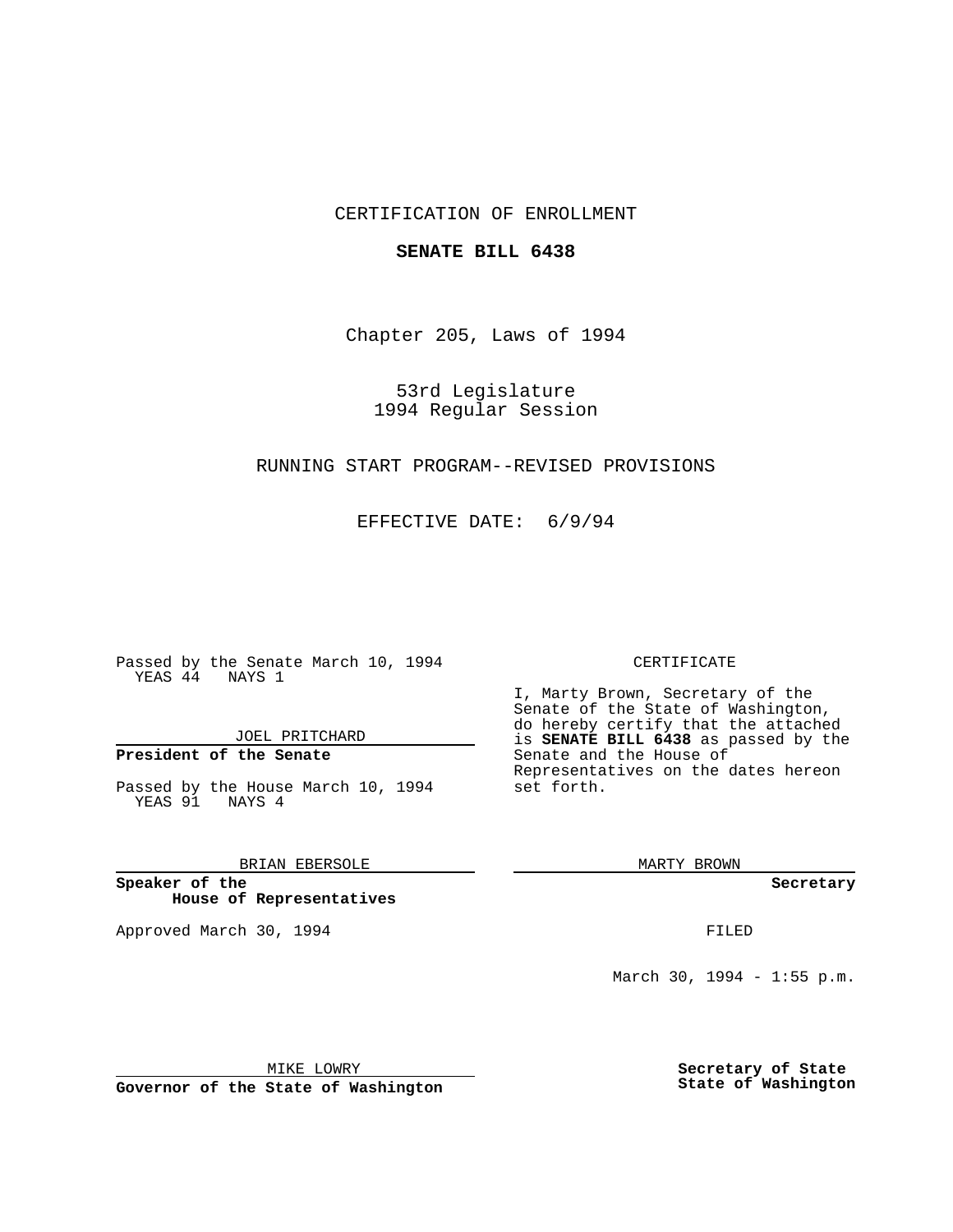# **SENATE BILL 6438** \_\_\_\_\_\_\_\_\_\_\_\_\_\_\_\_\_\_\_\_\_\_\_\_\_\_\_\_\_\_\_\_\_\_\_\_\_\_\_\_\_\_\_\_\_\_\_

\_\_\_\_\_\_\_\_\_\_\_\_\_\_\_\_\_\_\_\_\_\_\_\_\_\_\_\_\_\_\_\_\_\_\_\_\_\_\_\_\_\_\_\_\_\_\_

AS RECOMMENDED BY THE CONFERENCE COMMITTEE

Passed Legislature - 1994 Regular Session

#### **State of Washington 53rd Legislature 1994 Regular Session**

**By** Senators Bauer, Hochstatter, Deccio, Sutherland, Drew, McAuliffe, Oke and Winsley

Read first time 01/24/94. Referred to Committee on Higher Education.

 AN ACT Relating to the running start program; amending RCW 28A.600.300, 28A.600.310, 28A.600.320, 28A.600.330, 28A.600.340, 28A.600.350, 28A.600.360, 28A.600.370, 28A.600.380, 28A.600.390, and 28A.600.400; and repealing RCW 28A.600.395.

5 BE IT ENACTED BY THE LEGISLATURE OF THE STATE OF WASHINGTON:

6 **Sec. 1.** RCW 28A.600.300 and 1990 1st ex.s. c 9 s 401 are each 7 amended to read as follows:

8 ((As used in RCW 28A.600.300 through 28A.600.390, community college 9 means a public community college as defined in chapter 28B.50 RCW)) For 10 the purposes of RCW 28A.600.310 through 28A.600.400, "participating 11 institution of higher education" or "institution of higher education" 12 means: 13 (1) A community or technical college as defined in RCW 28B.50.030; 14 and

 (2) Central Washington University, Eastern Washington University, and Washington State University, if the institution's governing board 17 decides to participate in the program in RCW 28A.600.310 through 28A.600.400.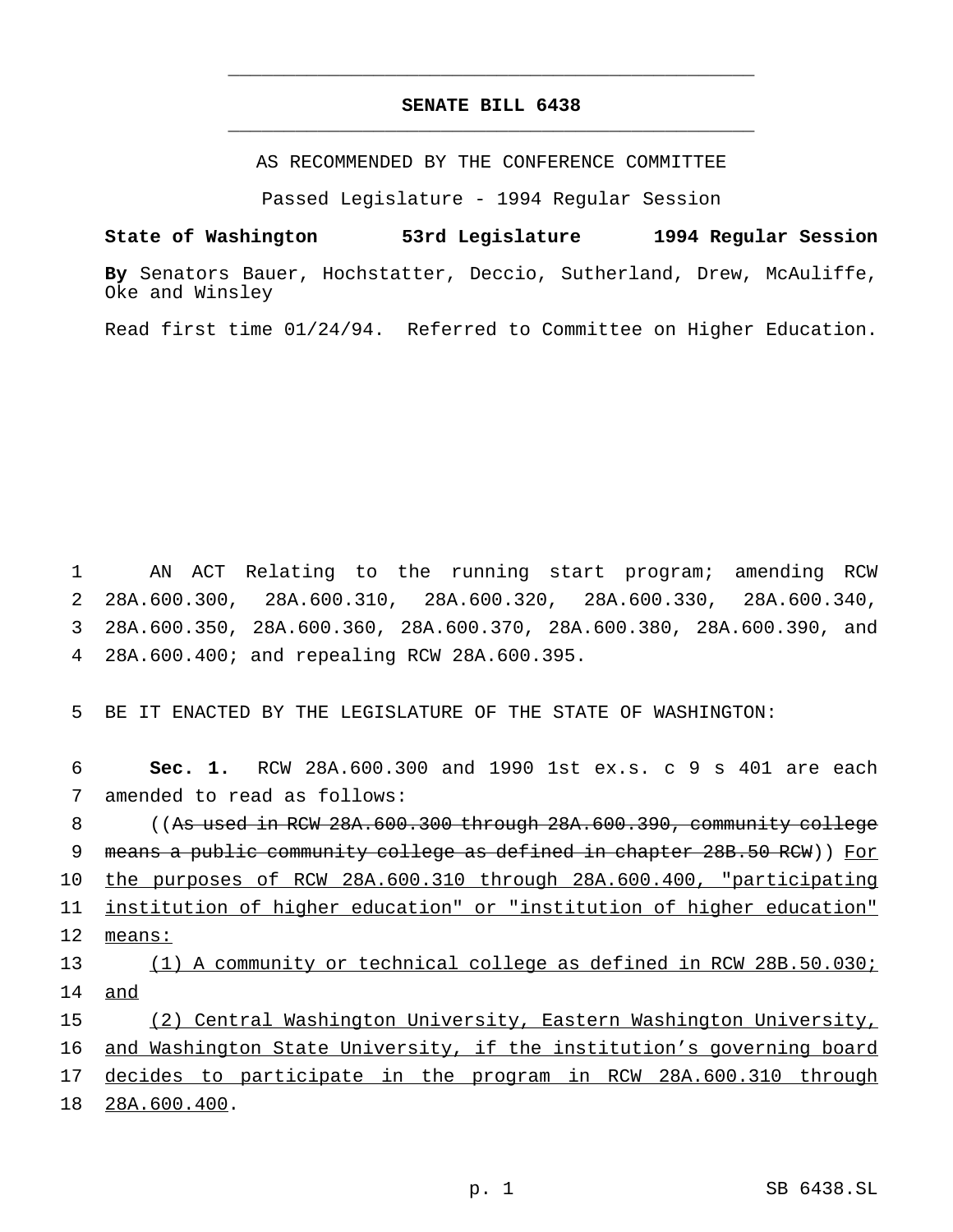1 **Sec. 2.** RCW 28A.600.310 and 1993 c 222 s 1 are each amended to 2 read as follows:

3 (1) Eleventh and twelfth grade students or students who have not 4 yet received a high school diploma or its equivalent and are eligible 5 to be in the eleventh or twelfth grades may apply to a ((community 6 college or technical college)) participating institution of higher 7 education to enroll in courses or programs offered by the ((community 8 college or technical college)) institution of higher education. 9 However, students are eligible to enroll in courses or programs in 10 participating universities only if the board of directors of the 11 student's school district has decided to participate in the program. 12 Participating institutions of higher education, in consultation with 13 school districts, may establish admission standards for these students. 14 If ((a community college or technical college)) the institution of 15 higher education accepts a secondary school pupil for enrollment under 16 this section, the ((community college or technical college)) 17 institution of higher education shall send written notice to the pupil 18 and the pupil's school district within ten days of acceptance. The 19 notice shall indicate the course and hours of enrollment for that 20 pupil.

21 (2) The pupil's school district shall transmit to the ((community 22 college or technical college)) institution of higher education an 23 amount per each full-time equivalent college student at state-wide 24 uniform rates for vocational and nonvocational students. The 25 superintendent of public instruction shall separately calculate and 26 allocate moneys appropriated for basic education under RCW 28A.150.260 27 to school districts for purposes of making such payments and for 28 granting school districts seven percent thereof to offset program 29 related costs. The calculations and allocations shall be based upon 30 the estimated state-wide annual average per full-time equivalent high 31 school student allocations under RCW 28A.150.260, excluding small high 32 school enhancements, and applicable rules adopted under chapter 34.05 33 RCW. The superintendent of public instruction, the higher education 34 coordinating board, and the state board for community and technical 35 colleges shall consult on the calculation and distribution of the 36 funds. The ((community college or technical college)) institution of 37 higher education shall not require the pupil to pay any other fees. 38 The funds received by the ((community college or technical college)) 39 institution of higher education from the school district shall not be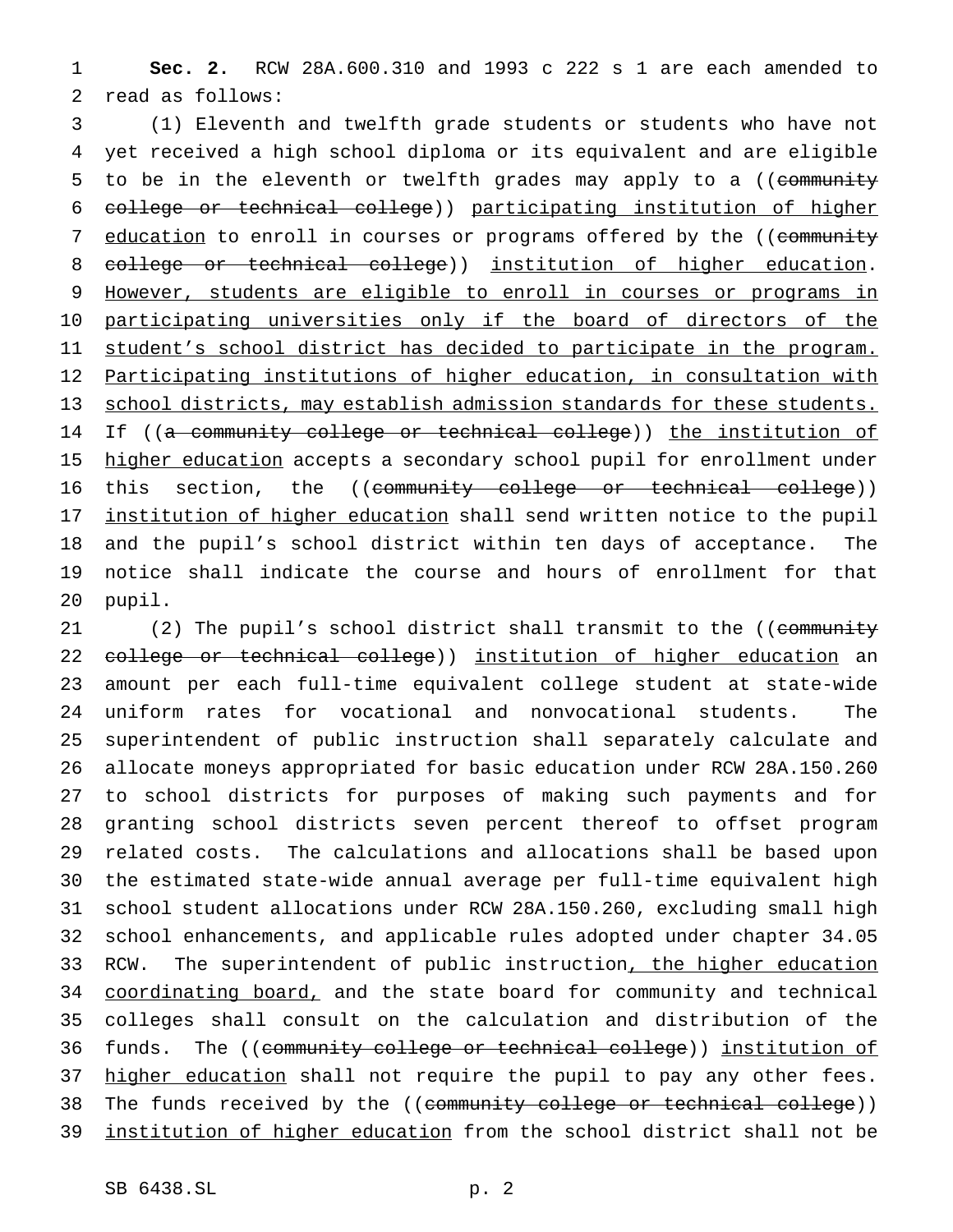1 deemed tuition or operating fees and may be retained by the ((community 2 college or technical college)) institution of higher education. A 3 student enrolled under this subsection shall not be counted for the 4 purpose of determining any enrollment restrictions imposed by the state 5 on the ((community colleges)) institution of higher education.

6 **Sec. 3.** RCW 28A.600.320 and 1990 1st ex.s. c 9 s 403 are each 7 amended to read as follows:

8 A school district shall provide general information about the 9 program to all pupils in grades ten  $((and))_+$  eleven, and twelve and the 10 parents and guardians of those pupils. To assist the district in 11 planning, a pupil shall inform the district of the pupil's intent to 12 enroll in ((community college or a vocational-technical institute)) 13 courses at an institution of higher education for credit. Students are 14 responsible for applying for admission to the ((community college or 15 vocational-technical institute)) institution of higher education.

16 **Sec. 4.** RCW 28A.600.330 and 1990 1st ex.s. c 9 s 404 are each 17 amended to read as follows:

18 A pupil who enrolls in ((a community college or a vocational-19 technical institute)) an institution of higher education in grade 20 eleven may not enroll in postsecondary courses under RCW 28A.600.300 21 through 28A.600.390 for high school credit and ((community college or 22 vocational-technical institute)) postsecondary credit for more than the 23 equivalent of the course work for two academic years. A pupil who 24 first enrolls in ((a community college or vocational-technical 25 institute)) an institution of higher education in grade twelve may not 26 enroll in postsecondary courses under this section for high school 27 credit and ((community college or vocational-technical institute)) 28 postsecondary credit for more than the equivalent of the course work 29 for one academic year.

30 **Sec. 5.** RCW 28A.600.340 and 1990 1st ex.s. c 9 s 405 are each 31 amended to read as follows:

32 Once a pupil has been enrolled in a postsecondary course( $(\tau)$ ) or 33 program((<del>, or vocational-technical institute</del>)) under ((<del>this section</del>)) 34 RCW 28A.600.300 through 28A.600.400, the pupil shall not be displaced 35 by another student.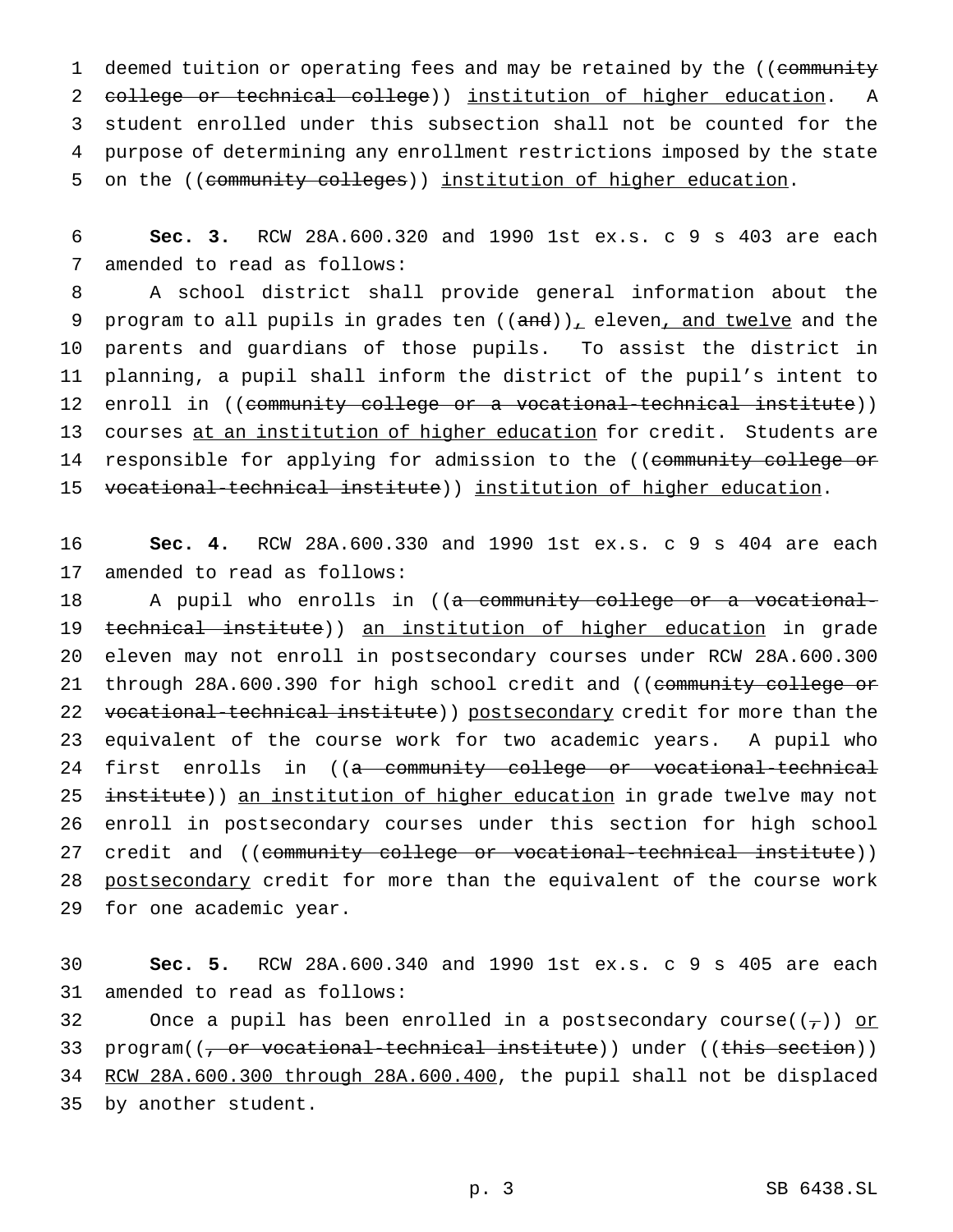**Sec. 6.** RCW 28A.600.350 and 1990 1st ex.s. c 9 s 406 are each amended to read as follows:

 A pupil may enroll in a course under RCW 28A.600.300 through 4 28A.600.390 for both high school credit and ((college level academic and vocational or vocational-technical institute)) postsecondary credit.

 **Sec. 7.** RCW 28A.600.360 and 1990 1st ex.s. c 9 s 407 are each amended to read as follows:

 A school district shall grant academic credit to a pupil enrolled in a course for high school credit if the pupil successfully completes the course. If no comparable course is offered by the school district, the school district superintendent shall determine how many credits to award for the course. The determination shall be made in writing before the pupil enrolls in the course. The credits shall be applied toward graduation requirements and subject area requirements. Evidence 16 of the successful completion of each course in ((a community college or vocational-technical institute)) an institution of higher education shall be included in the pupil's secondary school records and transcript. The transcript shall also note that the course was taken 20 at ((<del>a community college or vocational-technical institute</del>)) an institution of higher education.

 **Sec. 8.** RCW 28A.600.370 and 1990 1st ex.s. c 9 s 408 are each amended to read as follows:

 Any state institution of higher education may award postsecondary 25 credit for college level academic and vocational ((or vocational-26 technical institute)) courses successfully completed by a student while 27 in high school and taken at ((<del>a community college or vocational-</del> 28 technical institute)) an institution of higher education. The state institution of higher education shall not charge a fee for the award of the credits.

 **Sec. 9.** RCW 28A.600.380 and 1990 1st ex.s. c 9 s 409 are each amended to read as follows:

33 Transportation to and from the ((community college or vocational-34 technical institute)) institution of higher education is not the responsibility of the school district.